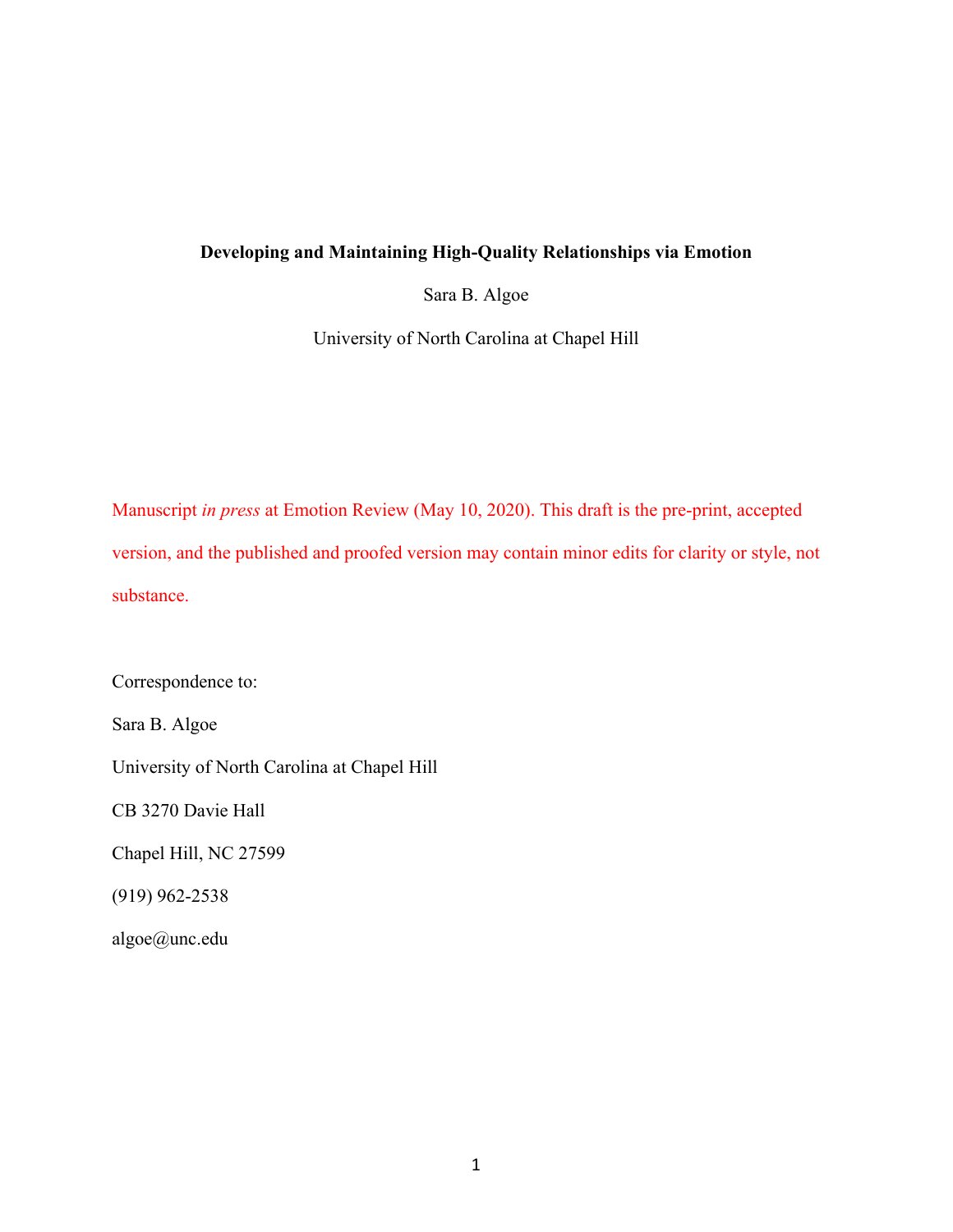## **Abstract**

This commentary addresses opportunities for understanding the social functions of emotion by taking a developmental perspective. I agree that understanding emotions and their development will meaningfully illuminate understanding of prosociality in everyday life. Taking the authors' approach one step further, I suggest that rather than use the framing of questions about prosociality from the adult literature to guide questions about the development of social emotions in children, in the future, developmental researchers consider the social milieu in which emotions evolved and in which children's emotions may develop to guide their questions. This may feed forward to a richer understanding of cooperation and reciprocity in the literature regarding adult strangers.

**KEYWORDS:** close relationships, gratitude, guilt, cooperation, reciprocity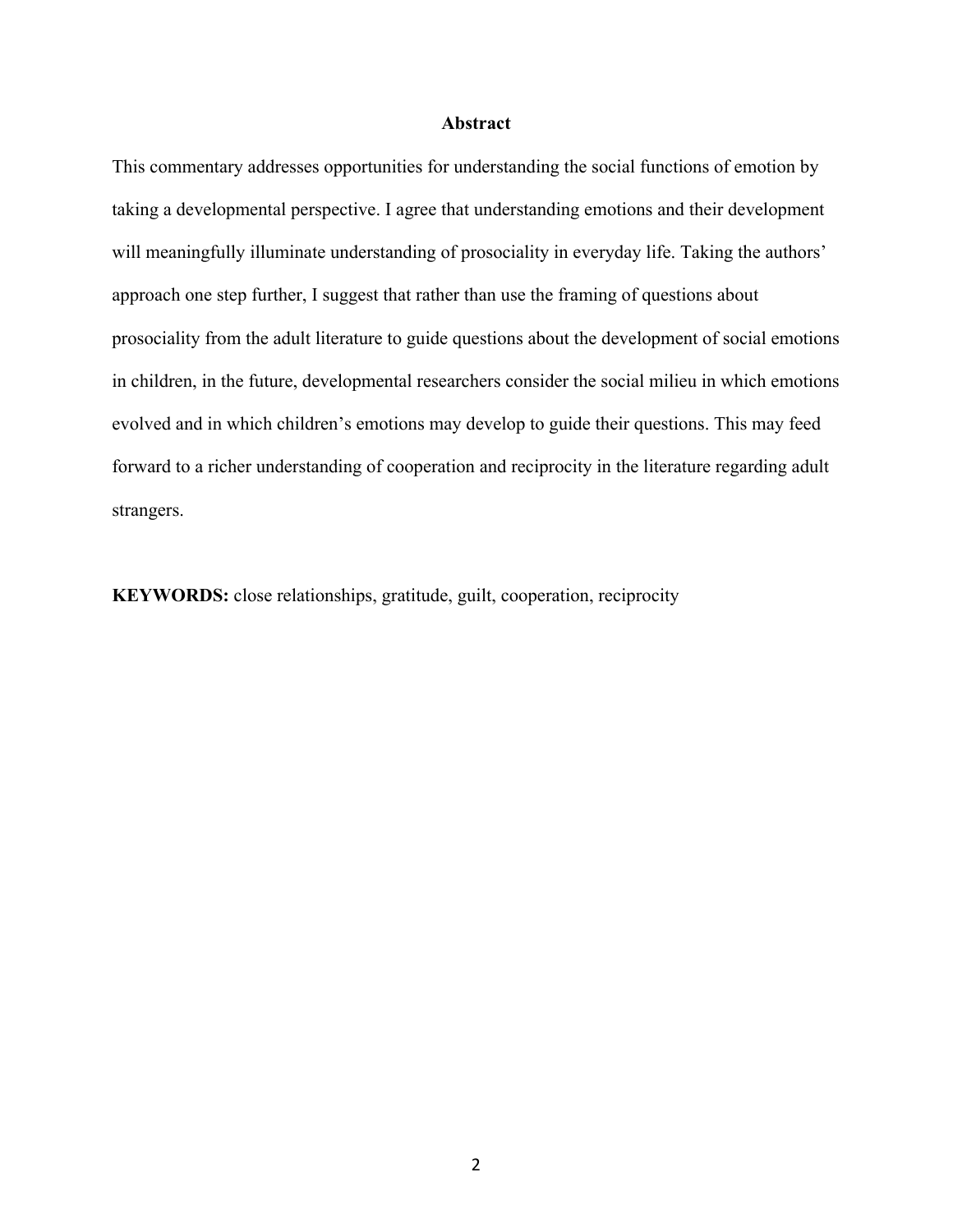## **Developing and Maintaining High-Quality Relationships via Emotion**

Vaish and Hepach (2019) demonstrate the value of both taking a developmental perspective to advance understanding of emotions, and of taking an emotion science perspective to illuminate answers to fundamental questions about social behavior that transcend academic disciplines. To the latter point, as they discuss, a wide variety of researchers are interested in the prosocial building blocks of social life and do not acknowledge the role of emotions. Overall, I agree with the authors on many points and applaud this experimentally rigorous program of work. That said, I think the developmental perspective can help illuminate even more: we should also use it to question prominent assumptions regarding cooperation and reciprocity. In turn, these questions feed back to guide scientific understanding of the social functions of emotions.

From birth, humans depend on others to survive. This may be most apparent during infancy but continues throughout the life course. Other people regulate access to resources, provide help when it's needed, reward one's behavior, and especially when they care about one's welfare, even provide or reveal opportunities that can help one grow. In fact, good relationships can make life seem worth living (Reis, Collins, & Berscheid, 2000; Stulz et al., 2018). In short, identifying *good relationship partners* and making sure they know you care about the relationship is both rewarding in its own right, and facilitates survival (Holt-Lunstad, Smith, & Layton, 2010).

To the extent that guilt and gratitude serve relationship-specific functions for building such alliances, these are fundamental emotions. They probably evolved within the context of our first and most important relationships and extend outward to other members of the social circle, finally being relevant to relationships with total strangers. Researchers in the adult human literature who started the conversations about cooperation and reciprocity did not come at their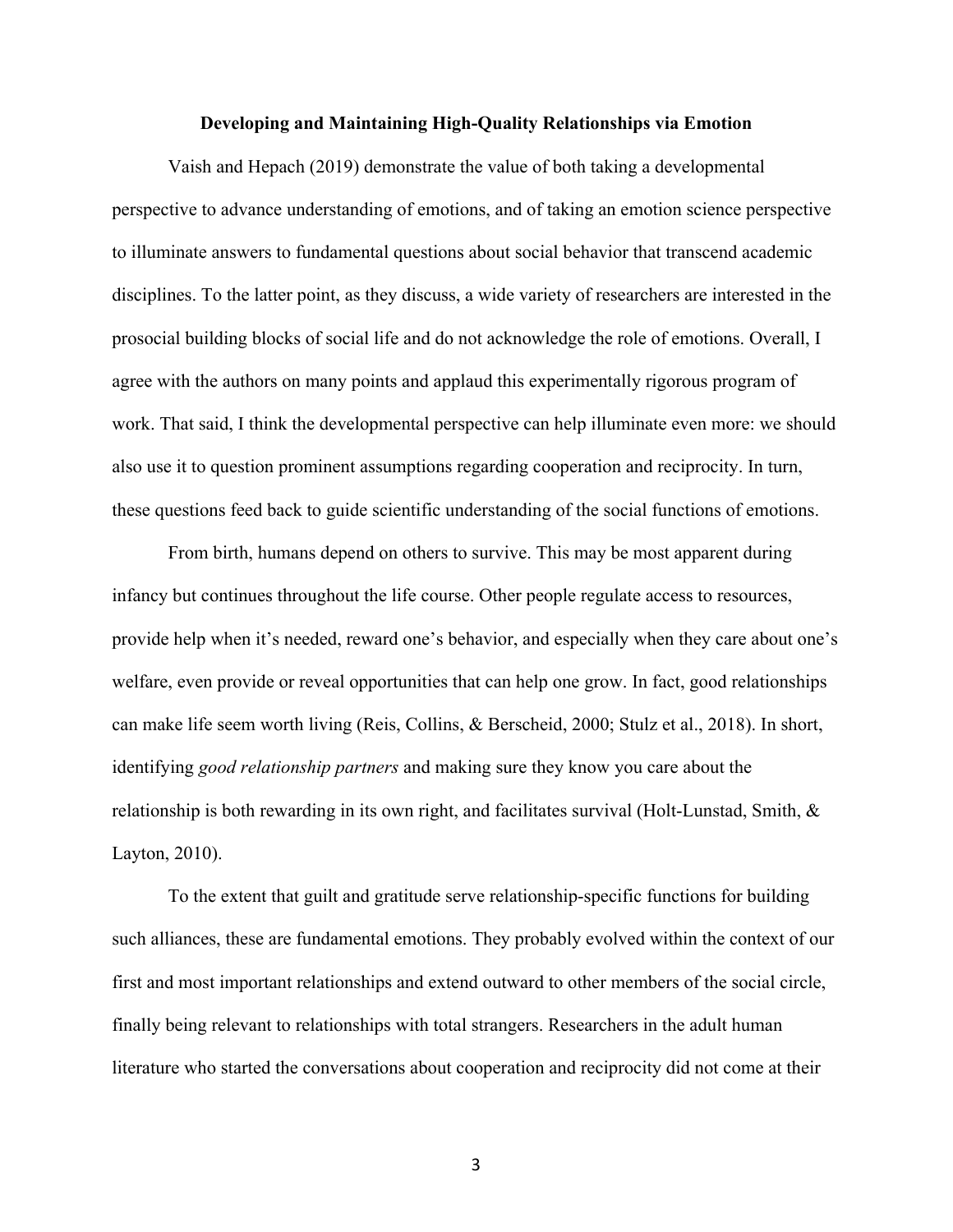question from the same angle. Instead, prominent thinkers in this domain were looking at mature adult relationships and asking why anyone would ever bother being altruistic – that is, helping someone who is unrelated to the self (Trivers, 1971) -- and now a robust body of literature elucidates factors that facilitate cooperation among adult strangers (as an arbitrary example, see Rand, 2016). These are influential works, to be sure. But their influence unfortunately lays the ground rules for where one must fit their research to build on what has come before.

Rather than start with the question of how we get along with strangers, instead, taking a cue from Vaish and Hepach's developmental approach, I suggest that scholars start with the question of how we form our earliest close relationships and alliances within our social circle. This approach would have implications for the literature reviewed in Vaish and Hepach (2019), and their goal of illuminating the "prosocial functions" of guilt and gratitude by taking a developmental perspective (p. 6). One is that the relationship itself, and the feeling of connection with another person, is *rewarding* (and see Harlow, 1958). Take guilt: The authors emphasize that cooperators must "inhibit selfish behaviors and decisions in order to fulfill our commitments" (p. 5), but rather than inhibiting something, a theoretical approach that recognizes the intrinsic value of feeling connected implies guilty people will be *seeking* something: without missing a beat, guilty perpetrators in these experiments do something to show they care about how their actions affected the other person. Though these experiments are with strangers, perhaps the children's motivations will be greater toward people they already know and care about, because the risk of losing that support is greatest (which I note yields practical benefit for researchers via larger effect sizes). Finally, the paradigms described in Vaish and Hepach (2019) literally repair the damage the child caused, but functional responding flexibly builds on the underlying motivation (e.g., Chang & Algoe, 2019); if guilt is really about relationship repair,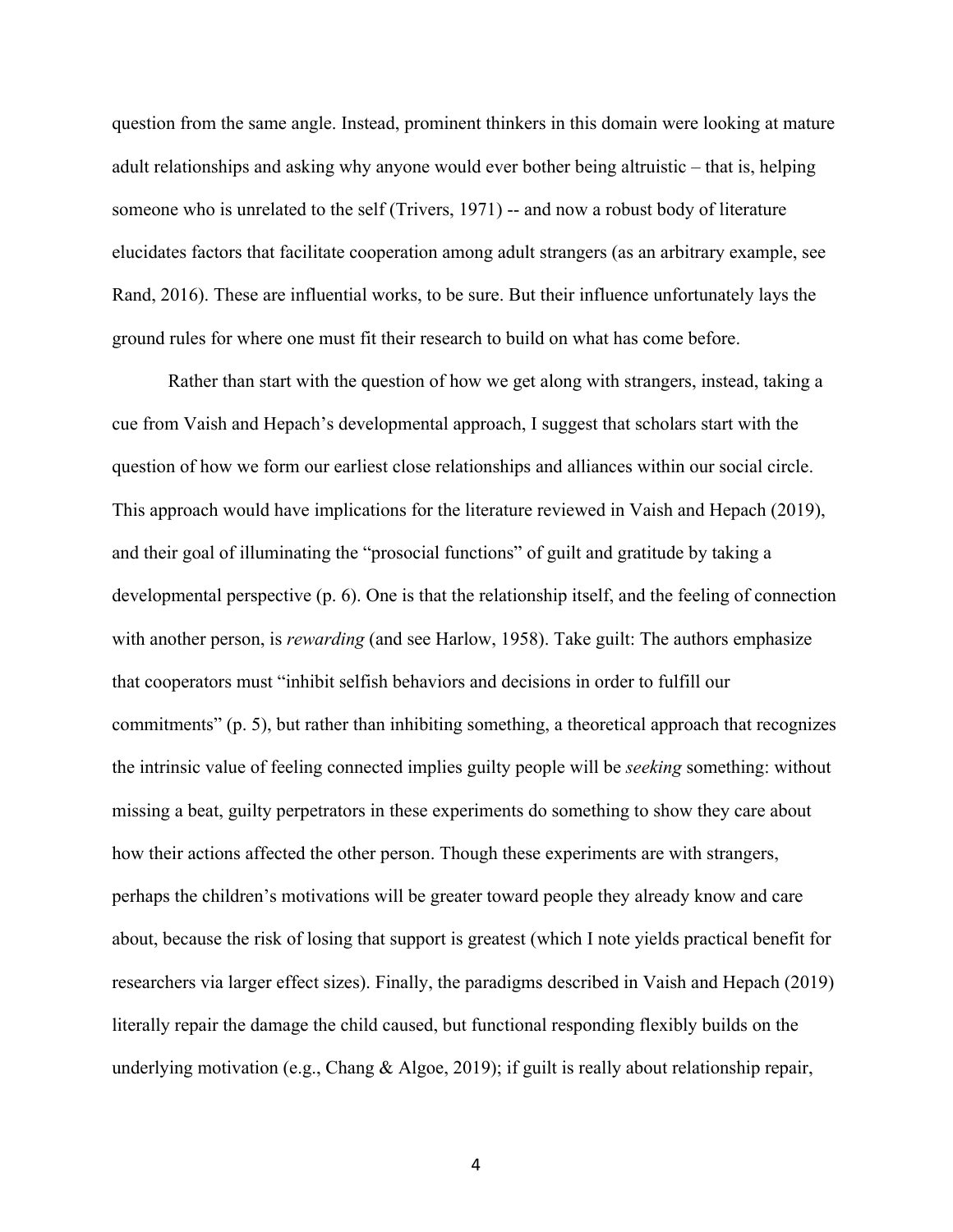experimentally blocking the opportunity to repair the actual damage –the most expedient signal of concern about the other person's welfare -- may reveal other outcomes like affiliative gestures or proximity-seeking to repair the relationship with the person, as a substitute to serve the same relationship-specific function.

The same logic applies to gratitude. The traditions focused on exchange of favors ("reciprocity") came from the adult literature, where that was the research question being tested: researchers found evidence that gratitude was one mechanism to facilitate exchange of resources (e.g. Tesser, Gatewood, and Driver, 1968), but were not testing broader theoretical questions about the social function of gratitude, so did not test additional possibilities. Later influential reviews (e.g., McCullough, Kilpatrick, Emmons, & Larson, 2001; McCullough, Kimeldorf, & Cohen, 2008) were themselves influenced by this existing evidence base. But there is now a robust body of research to support new theorizing that recognizes the value of a qualitatively different type of relationship – those based on communal (not exchange) norms (Algoe, 2012; Algoe et al., 2008; Algoe, Dwyer, Younge, & Oveis, 2019). The shift in understanding of what triggers gratitude (Algoe et al., 2008) also shifts understanding of its potential social functions: Understanding gratitude as a detection and response system for promoting high-quality relationships with people who have demonstrated *care for one's welfare* has led to predictions about a wide variety of social behavioral outcomes beyond reciprocity among adults (e.g., Bartlett et al., 2012; Jia, Lee, & Tong, 2015; Jia, Tong, & Lee, 2014).

Vaish & Hepach (2019) describe an elegant experiment that suggests, for children, gratitude is also about the specific relationship with the benefactor who cares about the child (Vaish, Hepach, & Tomasello, 2018). Going forward, I encourage them to move beyond the potential limitations of narrowly considering that gratitude solves the reciprocity problem and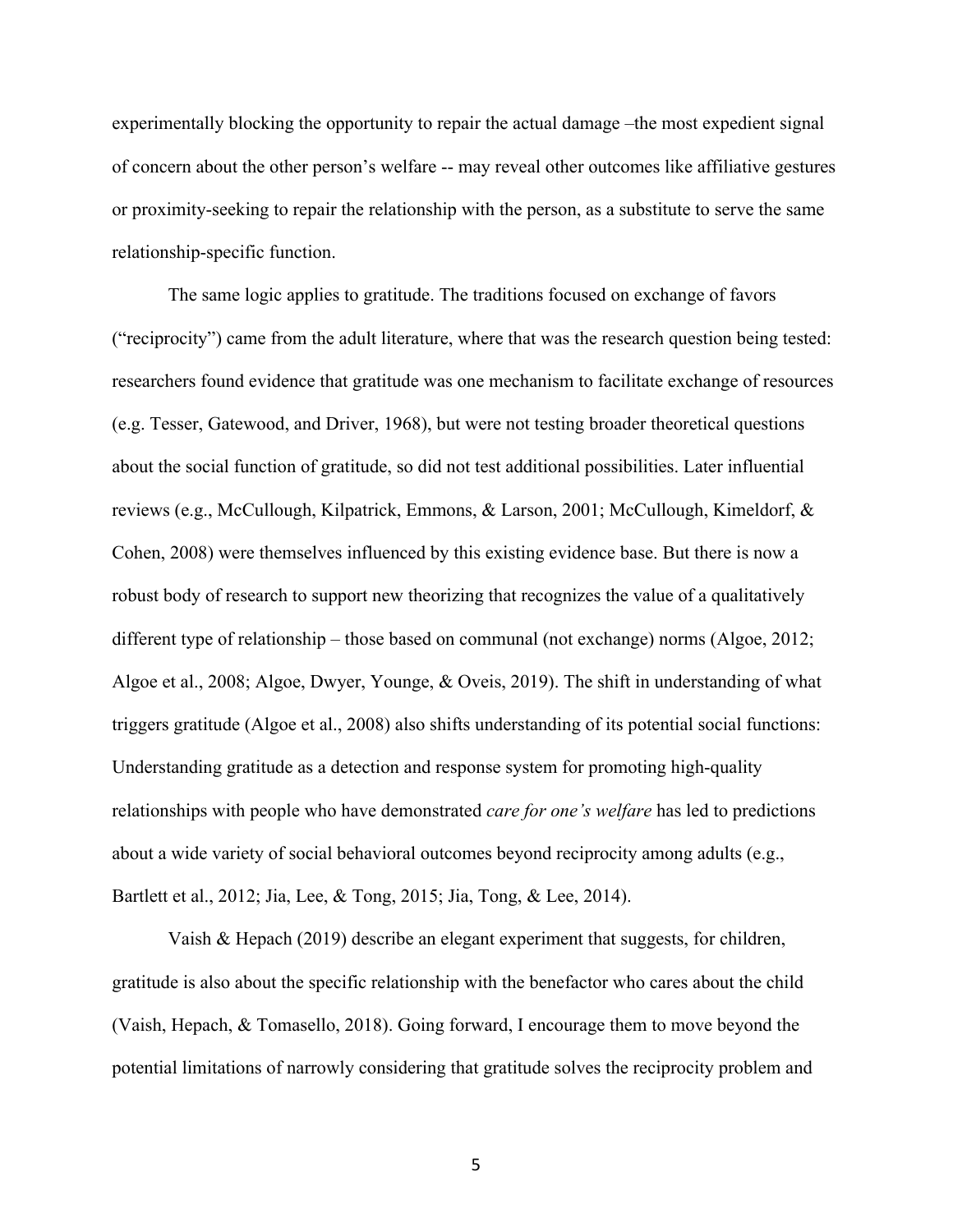instead broadly consider that reciprocity is just one tool to help humans solve the *having good relationships* problem. Detecting good relationship partners is a survival skill. Perhaps because of this, it is intrinsically rewarding to feel valued by another person and humans are intrinsically motivated to connect with others who value them (Baumeister & Leary, 1995). People use a wide variety of behaviors to make such connections. If early survival skills are the building blocks on which later skills are built (and see Bowlby, 1958), my question to the authors is this: What more could we learn about the social functions of gratitude if we assume that infants, dependent on others from day one, with nothing to offer "in exchange" for others' responsiveness to their needs than smiles, coos, cuddles, and other gestures of affection, must *develop* a broader repertoire of social skills to keep good relationship partners engaged in a relationship with them as they develop a broader understanding that other people are not necessarily invested in their welfare in the ways their immediate caregivers are, and might even want to exploit them?

There are many things that drive cooperation and reciprocity, but caring about the specific person and relationship, wanting the rewards from being around that person, and seeing and experiencing the rewards from helping them, are not to be overlooked. What if it's the other way around: caring and motivation for connection came first and direct repayment is derivative?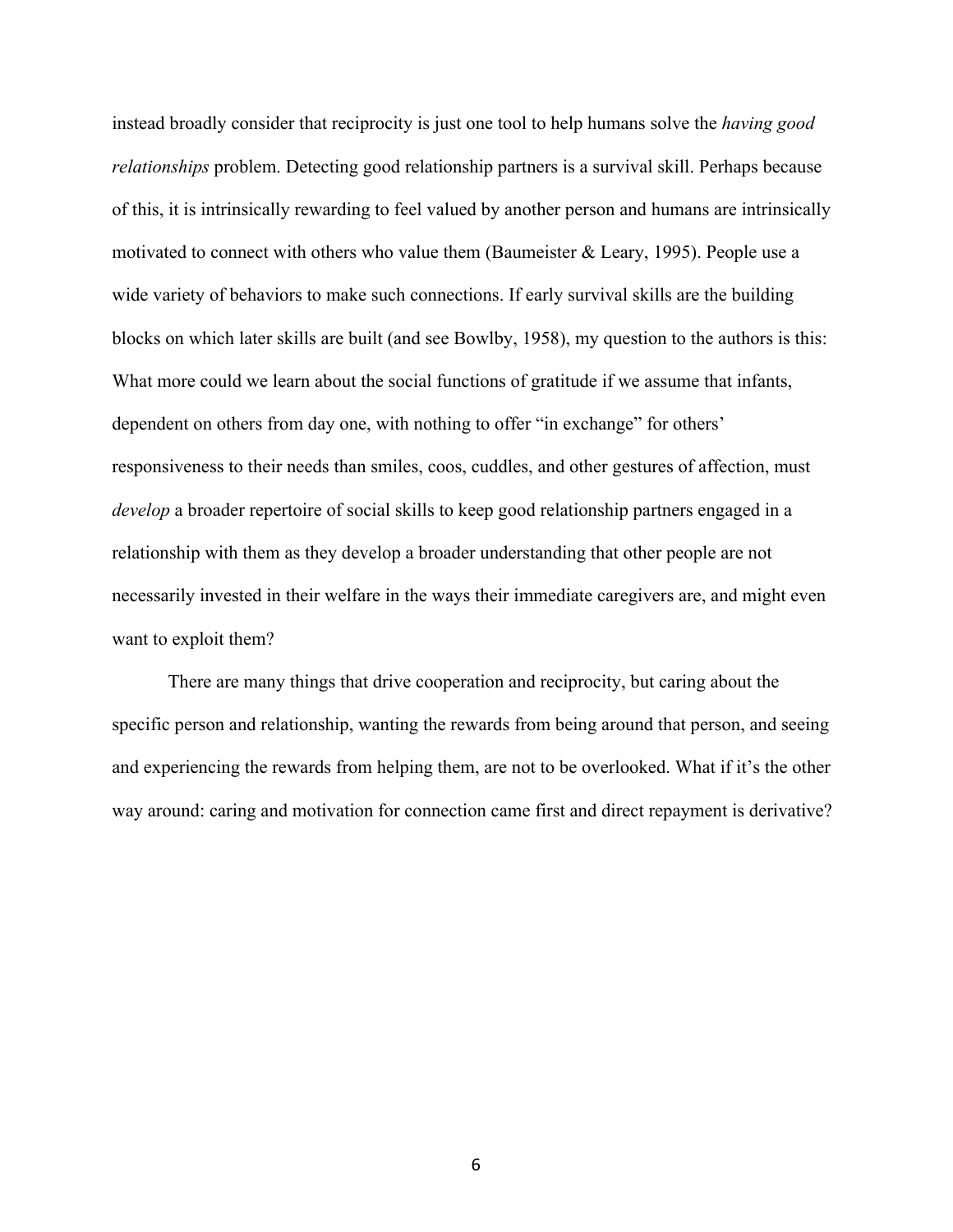## References

- Algoe, S. B., Dwyer, P. C., Younge, A., & Oveis, C. (2019). A new perspective on the social functions of emotions: Gratitude and the witnessing effect. *Journal of Personality and Social Psychology*
- Algoe, S. B. (2012). Find, remind, and bind: The functions of gratitude in everyday relationships. *Social and Personality Psychology Compass, 6*(6)*,* 455-469. doi.org/10.1111/j.1751- 9004.2012.00439
- Algoe, S. B., Haidt, J., & Gable, S. L. (2008). Beyond reciprocity: Gratitude and relationships in everyday life. *Emotion, 8*(3)*, 425*. doi.org/10.1037/1528-3542.8.3.425
- Bartlett, M. Y., Condon, P., Cruz, J., Baumann, J., & Desteno, D. (2012). Gratitude: Prompting behaviours that build relationships. *Cognition & Emotion*, *26*(1), 2-13.
- Baumeister, R. F., & Leary, M. R. (1995). The need to belong: Desire for interpersonal attachments as a fundamental human motivation. *Psychological Bulletin*, *117*(3), 497– 529. https://doi-org.libproxy.lib.unc.edu/10.1037/0033-2909.117.3.497
- Bowlby, J. (1958). The nature of the child's ties to his mother. *International Journal of Psycho-Analysis, 39,* 350-373.
- Chang, Y-P., & Algoe, S. B. (2019). On Thanksgiving: Cultural variation in gratitude demonstrations and perceptions between the United States and Taiwan. *Emotion,* Advance online publication: https://doi.org/10.1037/emo0000662

Harlow, H. F. (1958). The nature of love. *American Psychologist*, *13*(12), 673.

Holt-Lunstad, J., Smith, T. B., & Layton, J. B. (2010). Social relationships and mortality risk: A meta-analytic review. *PLoS Medicine, 7*(7), e1000316.

Jia, L., Lee, L. N., & Tong, E. M. W. (2015). Gratitude facilitates behavioral mimicry. *Emotion*,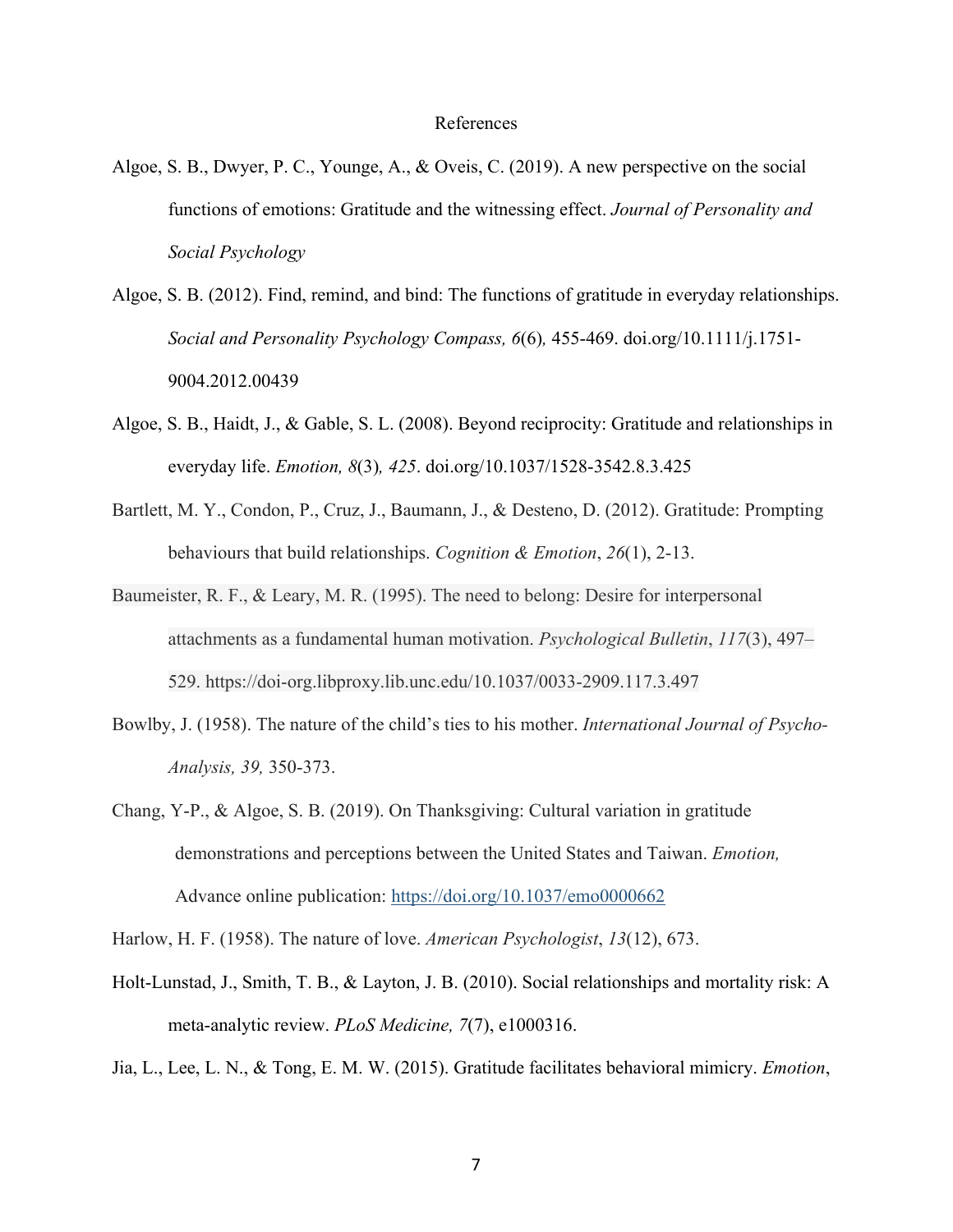*15*(2), 134–138. doi.org/10.1037/emo0000022

- Jia, L., Tong, E. M., & Lee, L. N. (2014). Psychological "gel" to bind individuals' goal pursuit: Gratitude facilitates goal contagion. *Emotion, 14(4),* 748-760. doi: 10.1037/a0036407
- McCullough, M. E., Kilpatrick, S. D., Emmons, R. A., & Larson, D. B. (2001). Is gratitude a moral affect?. *Psychological Bulletin*, *127*(2), 249.
- McCullough, M. E., Kimeldorf, M. B., & Cohen, A. D. (2008). An adaptation for altruism: The social causes, social effects, and social evolution of gratitude. *Current Directions in Psychological Science*, *17*(4), 281-285.
- Rand, D. G. (2016). Cooperation, fast and slow: Meta-analytic evidence for a theory of social heuristics and self-interested deliberation. Psychological Science, 27, 1192–1206. http://dx.doi.org/10.1177/0956797616 654455
- Reis, H. T., Collins, W. A., & Berscheid, E. (2000). The relationship context of human behavior and development. *Psychological Bulletin*, *126*(6), 844.
- Stulz, N., Hepp, U., Gosoniu, D. G., Grize, L., Muheim, F., Weiss, M. G., & Riecher-Rössler, A. (2018). Patient-identified priorities leading to attempted suicide: Life is lived in interpersonal relationships. *Crisis: The Journal of Crisis Intervention and Suicide Prevention*, *39*(1), 37–46. https://doi-org.libproxy.lib.unc.edu/10.1027/0227- 5910/a000473
- Tesser, A., Gatewood, R., & Driver, M. (1968). Some determinants of gratitude. *Journal of Personality and Social Psychology*, *9*(3), 233.
- Trivers, R. L. (1971). The evolution of reciprocal altruism. *The Quarterly Review of Biology*, *46*(1), 35-57.

Vaish, A. Hepach, R., & Tomasello, M. (2018). The specificity of reciprocity: Young children